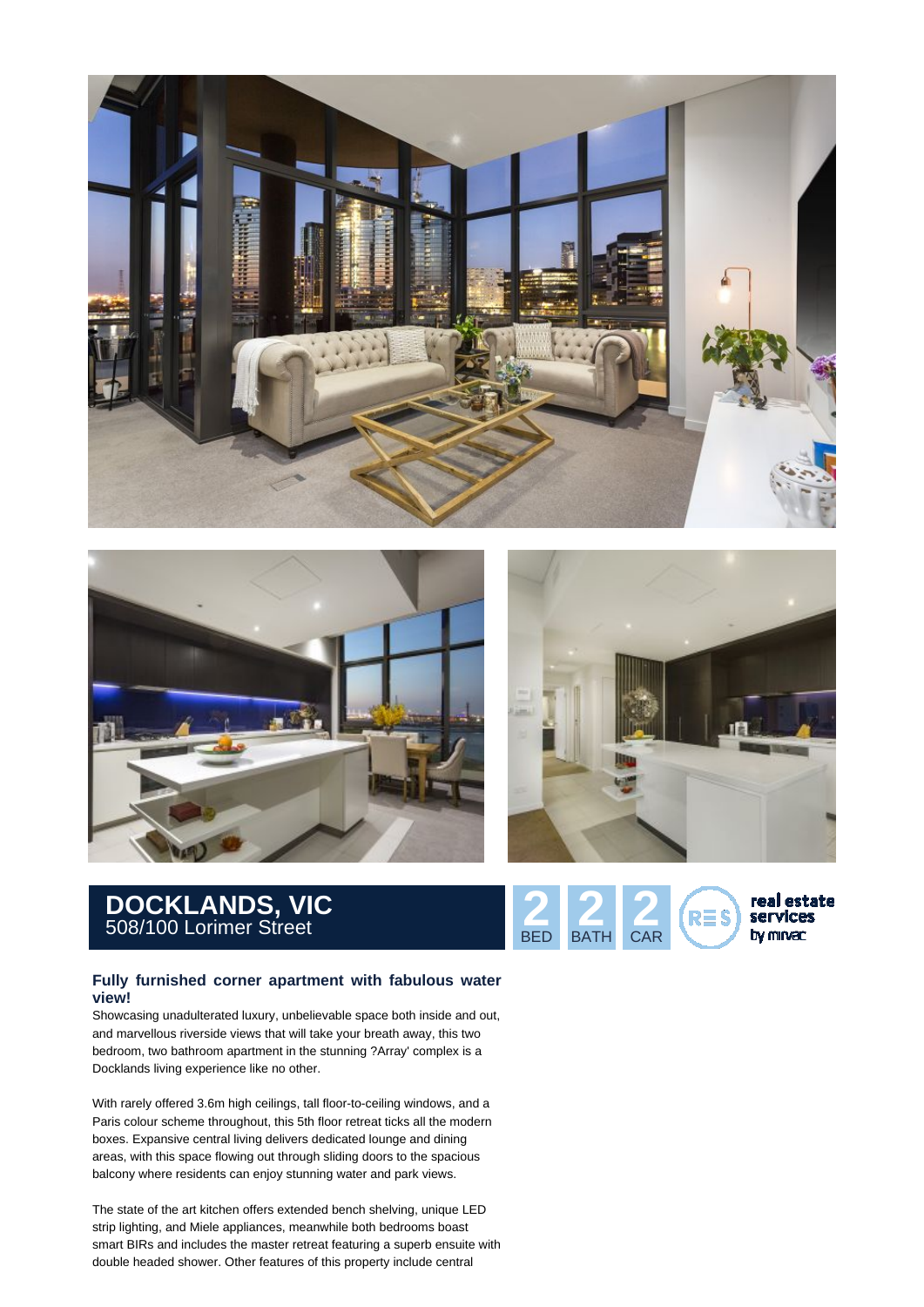bathroom, European laundry, remote electronic blinds, Sonos sound system, ducted heating and cooling, secure intercom, storage cage, and 2 secure care spaces.

Residents of Array also have access to an on-site gym as well as RekDek which includes a gym, pool, spa, steam room, and sauna.

## **\$950pw - 6 Months lease to start with Contact:** Aleiasha Clark 0491 174 507 Andrew Chen **Type:** 04490 the 045 **Date Available:** 25/03/2022 **Leased Date:** 22/03/2022 **Bond:** \$5700 **https://www.resbymirvac.com**